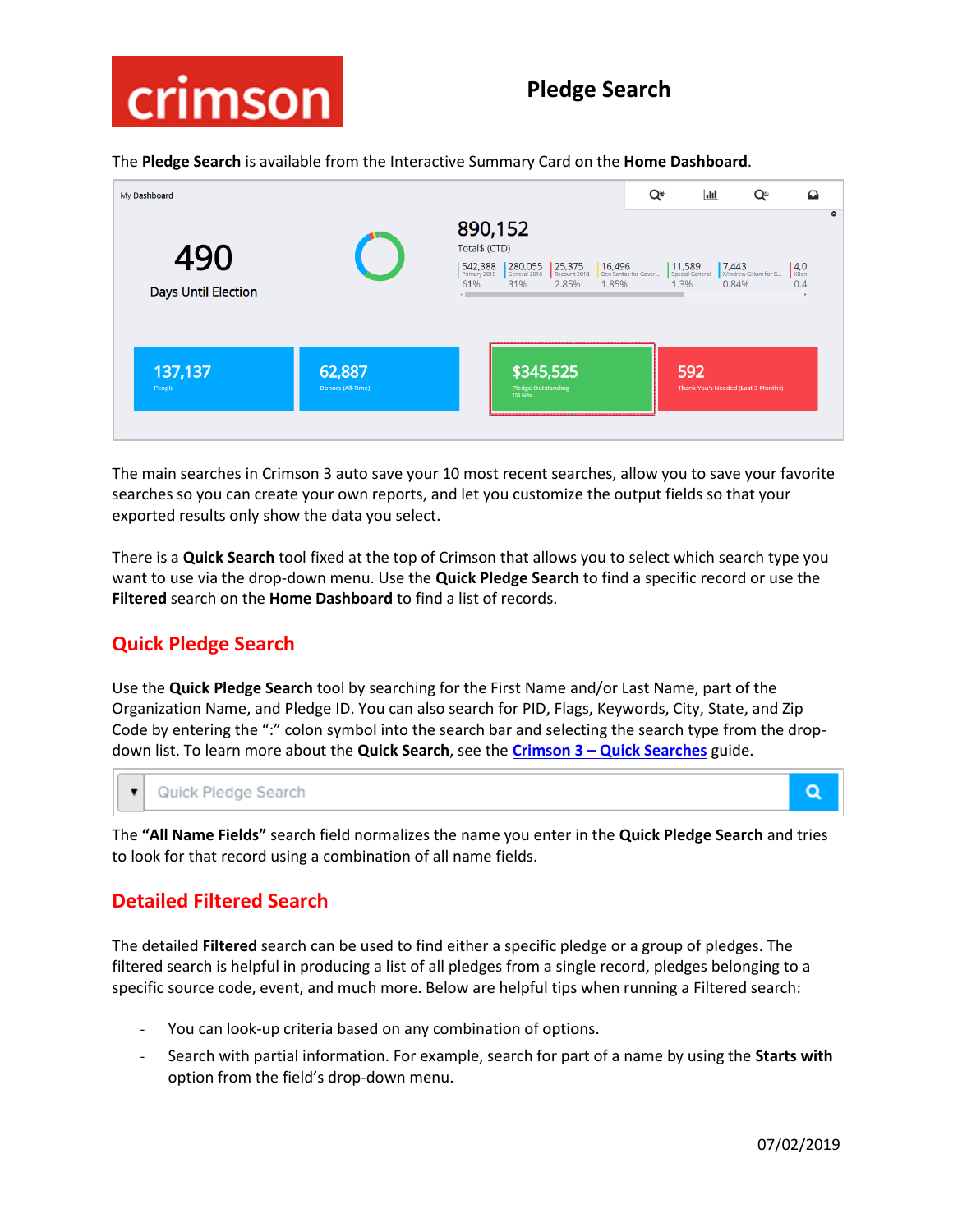- By changing **Starts with** to **Contains**, you can search for a string of characters anywhere in the field. For example, if you were looking for a PAC record with "Health" in the name, the **Contains** search option would search for that word to occur anywhere in the **Last Name**.
- Search for pledges based on pledged details such as expected and pledged date, amount, fundraising codes (Fund Codes and Source Codes), paid amounts, and tracking #s in the **Pledges** filter. This includes options to search for amounts that are **equal to**, **greater than or equal to**, **less than or equal to**, **not equal to** or **between** ranges.
- Enter criteria in the **Suppression** section to exclude records from a search. For example, under **Flag** select the drop-down option "in list of" and list "DNM, DNC" (common for Do Not Mail and Do Not Call) to exclude any pledges from people records that have those flags from the results.
	- o If you are using the **Channel Suppression Flag** setting, you can use the **Apply Channel Suppression Flags** filter. This will suppress all flags marked as Channel Suppression flags in **People Settings** from your results. Please see the **[How to Use Channel Suppression](https://support.cmdi.com/hc/en-us/articles/360017417192-Crimson-3-FAQ-How-to-Use-Mass-Flag-Suppression-in-List-Selects)  [Flags FAQ](https://support.cmdi.com/hc/en-us/articles/360017417192-Crimson-3-FAQ-How-to-Use-Mass-Flag-Suppression-in-List-Selects)** on the HelpDesk for more details.
- To view the selected search fields being used, enable the **Selected Only** toggle at the top right hand corner so that it is blue. You can also use the **Search Filters** search to find a particular field to use/view.



- Click the **button to display the summary for that particular search.** It will show you the filters being used and the output fields included in the results.
- Click the **button within a search field to reset and clear out that filter.**



At any time clicking the red button at the bottom right corner of the screen will clear all of your selection criteria and allow you to start a new search.

### **Recent Searches**

**Recent Searches** ▲

- 1. Click the **button** at the footer of the Pledge Search to see a drop-down of your most recent searches for the Pledge Search only.
- 2. Once you have selected the recent search you want to run again from the list, the fields will

**Run** auto-populate and you will need to press the **button** button.

## **Saved Searches**

#### **Save a Search**

- 1. Enter the desired search filter criteria.
- 2. Click  $\bullet$  to indicate if a saved search field should ask you to select the criteria for that particular field at run time. This allows the saved search to function more like a report because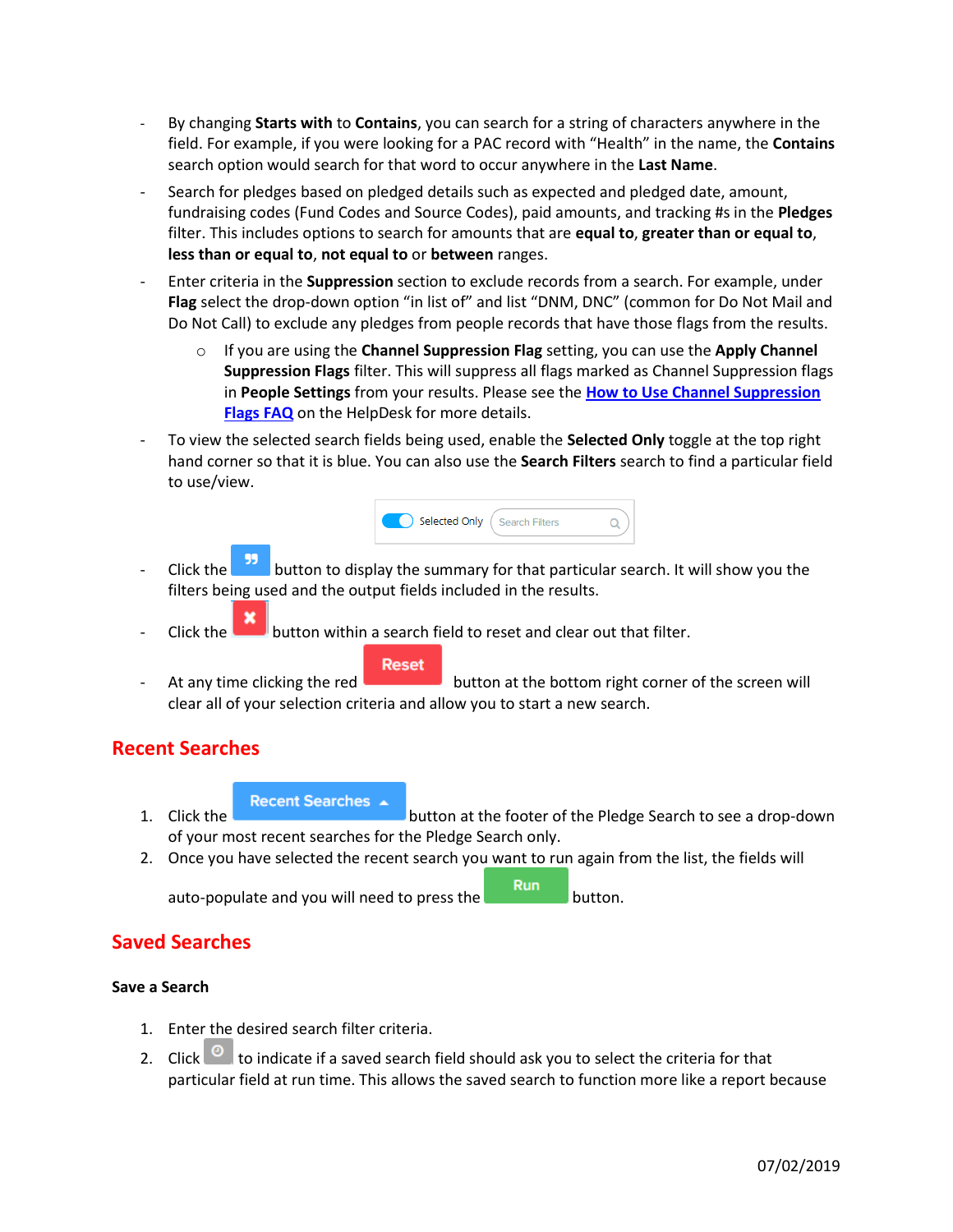instead of saving the exact criteria that should be used for a saved search every single time, the field is more flexible and can be used with different amounts, dates, codes, etc.

- $\frac{1}{3}$ . Click  $\frac{1}{3}$  click to run the search.
- 4. To save a search, click after running the search. A summary of the **Filters** used and the **Output Fields** selected will display under the **Search Summary**.
- 5. Update the title of your saved search in the **Query Name** field. Be sure to click **Save** in the **Query Save As** window when done.
- 6. If you need to update the output fields for the results, exit the **Query Save As** page and select the **Output Fields** tab. Select which fields to include in the output results. Click **Save** when done.

#### **Run a Saved Search**

7. To run a search that you previously saved, click **Saved Searches** . A list of saved searches for the Pledge Search will be displayed. Saved searches are not saved across the different searches so a saved People Search will not be available in the Pledge Search's **Saved Searches**.

| Saved Searches |                                                                 |                                                                 |                                                                 |                                                              |        |  |
|----------------|-----------------------------------------------------------------|-----------------------------------------------------------------|-----------------------------------------------------------------|--------------------------------------------------------------|--------|--|
|                |                                                                 |                                                                 |                                                                 |                                                              | Search |  |
|                |                                                                 |                                                                 |                                                                 |                                                              |        |  |
|                | 2018 Maxed Donors                                               | All PAC Records                                                 | 2018 Donors                                                     | Gift Date in last 30 days                                    |        |  |
|                | Created: 9/20/18<br>Last Modified: 9/20/18<br>Last Run: 9/20/18 | Created: 9/20/18<br>Last Modified: 9/20/18<br>Last Run: 9/20/18 | Created: 9/20/18<br>Last Modified: 9/20/18<br>Last Run: 9/20/18 | Created: 6/5/18<br>Last Modified: 6/5/18<br>Last Run: 6/5/18 |        |  |
|                | <sub>2</sub>  <br>99<br>$\,$ $\,$ $\,$<br>÷                     | ٠<br>$\bullet$<br>-99<br>∎×                                     | ∎ ×<br>٠                                                        | 55<br>٠<br>$\cdot$ $\times$<br>e l                           |        |  |

\*\*Please note, **Saved Searches** are unique to each user and currently cannot be shared across a database between different logins.

- 8. Click to open a saved search and auto-populate the search fields with what was previously saved. You can make edits to that saved search and click the **Save** button to update it.
	- Then click to run the saved search.
- 99 9. Click to see a summary of that saved search and view the **Filters** and **Output Fields** used.
- 10. Click to duplicate a saved search so that you can modify it and then click the **Save** button to save that as a new saved search.
- 11. Click  $\begin{array}{|c|c|}\n\hline\n\end{array}$  to delete that saved search.

## **Output Fields**

The **Output Fields** can be used to select which data you want to include in the results for export. This is helpful in producing lists that will have information you need and exclude information you do not need.